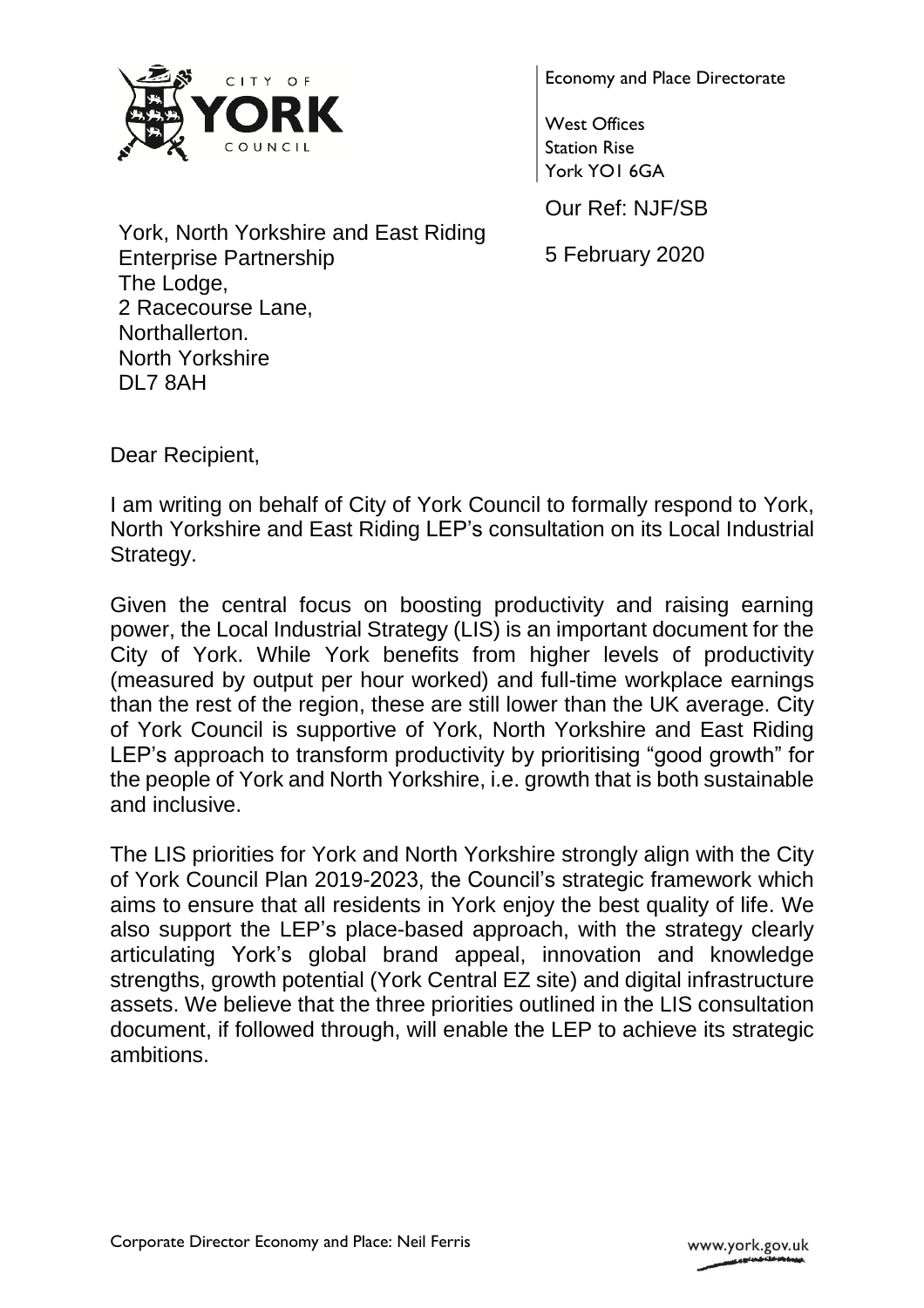One particular gap however, is the development of a fast and reliable rail network across York and North Yorkshire. While York is situated in an enviable position at the heart of the UK's rail network with fast rail connections to the UK's major cities, connections to nearby towns in North Yorkshire are slow and infrequent with the network suffering from capacity constraints and poor reliability. This poor connectivity acts as a barrier to people accessing employment, training and education opportunities, particularly from more deprived communities, and acts as a disincentive to sustainable travel.

Given that investment in infrastructure is at the heart of the LEP's three LIS priorities, improving rail connectivity across York and North Yorkshire would achieve the LEP's strategic ambitions - from transforming local communities to achieving its zero-carbon ambitions and unlocking business and productivity growth. City of York Council welcomes the LEP's intention to develop an Infrastructure Investment Plan to deliver the actions identified in the LIS, and we suggest that improving York and North Yorkshire's rail connectivity should be a priority if the LEP is to achieve its productivity, inclusivity and sustainability ambitions for the sub-region.

With regards to unlocking constrained growth and realising the subregion's productivity potential (LIS Priority 2), we welcome the LEP's thinking around how it can use its business support programmes to more effectively support better businesses and workplaces so that every employee in York and North Yorkshire can realise their potential. It is also important to recognise that while LEP-funded business support programmes are well received by beneficiaries, the vast majority of businesses receive support from private sector providers. We therefore encourage the LEP to continue to promote the take-up of business support provided through such channels and to work with business networks such as the FSB and Chambers of Commerce to engage with businesses.

Whilst it is crucial that the LEP's business support offer addresses issues such as access to finance, innovation capacity, and driving better business practices, it is also important that issues such as the quality, affordability and availability of business premises across the sub-region are also addressed. Ensuring the supply of high-quality workspace is a key concern locally. Especially in maintaining the critical mass of rail employment in the city, with York home to 5,000 jobs – 10% of the national rail industry and two-thirds of all rail jobs in Yorkshire and the Humber. York Central is key to this, and that development is rightly at the heart of the Council's economic strategy. The Council is pleased to see that support for this nationally-significant development is also included in the LIS. Finally, if the LEP is to achieve its ambition for York and North Yorkshire to become a carbon negative circular economy, it is also important that businesses not only have access to finance to scale-up, but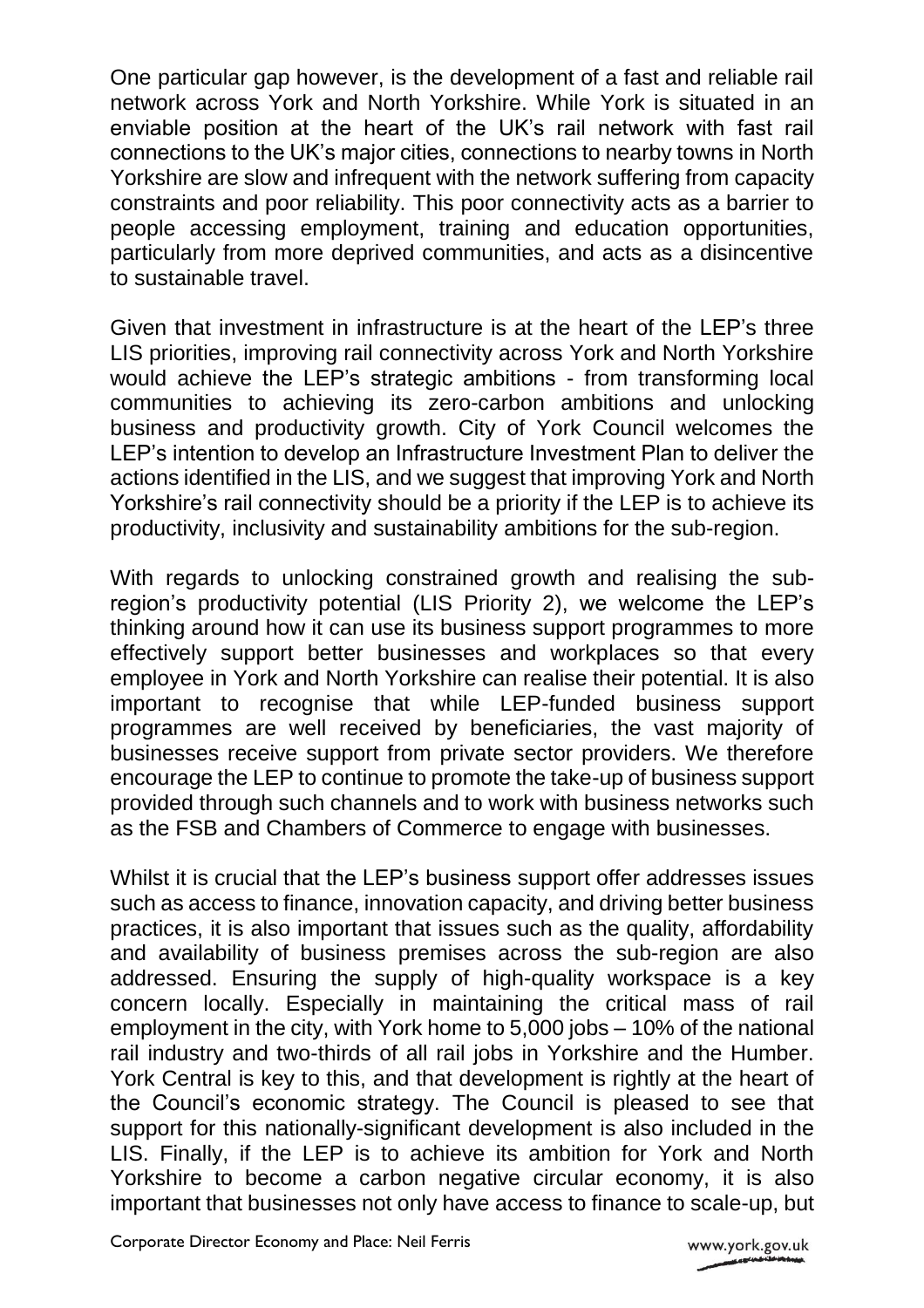also to transition to low-carbon methods, positively addressing climate change.

While the LIS rightly prioritises investment in skills to support growth, emphasising the need to address skills shortage vacancies in key sectors (ICT and Digital, Manufacturing, Construction and Utilities) as well as ensuring that those outside the labour market have access to opportunities and those in employment have access to ongoing training and development, we feel that the LEP could be more ambitious in terms of its range of interventions. Ensuring that all funding for apprenticeships is spent locally and that businesses benefit from more effective utilisation of the Apprenticeship Levy are two key issues that would have a transformative impact on the skills landscape if addressed. In supporting the above, the Council would encourage the LEP to fully embed skills into its wider business support offer, delivering a joined-up skills brokerage service across York and North Yorkshire that not only supports skills provision, but also strengthens local supply chains.

The LIS also recognises that future mega-trends such as automation and digitisation have the potential to transform productivity in traditional businesses, changing the way that people work, both now and in the future. Supporting workers to adapt to technological change with better and creative skills is crucial if we are to support workers to transition into well-paid jobs, and develop an inclusive economy. As a result, there is a strong need for high quality careers and retraining services, for young people and adults alike, as well as ensuring that education and training provision meets the needs of local people and businesses. This requirement needs to be clearly articulated in the LIS, with a plan for how this will be achieved.

City of York Council agrees with the LEP's identification of the significant contribution that the sub-region's natural resources and innovation expertise can make to address the Government's Clean Growth challenge. The LIS quite rightly recognises York's role as the hub for the region's bio-economy cluster with key assets such as the University of York, FERA Science, the Biorenewables Development Centre and BioVale innovation cluster all located in the local authority area. These innovation strengths offer inward investment, circular/clean growth and job creation opportunities for the city and wider sub-region while tackling global challenges, including carbon-zero and finding value from waste.

We also welcome the LIS focus around enabling the shift to a carbon negative circular economy (LIS Priority 3), especially given the Council's declaration of a Climate Emergency and target to be Net Carbon Neutral by 2030. York has history of taking the lead on improving environmental sustainability, with a series of past measures implemented to reduce both